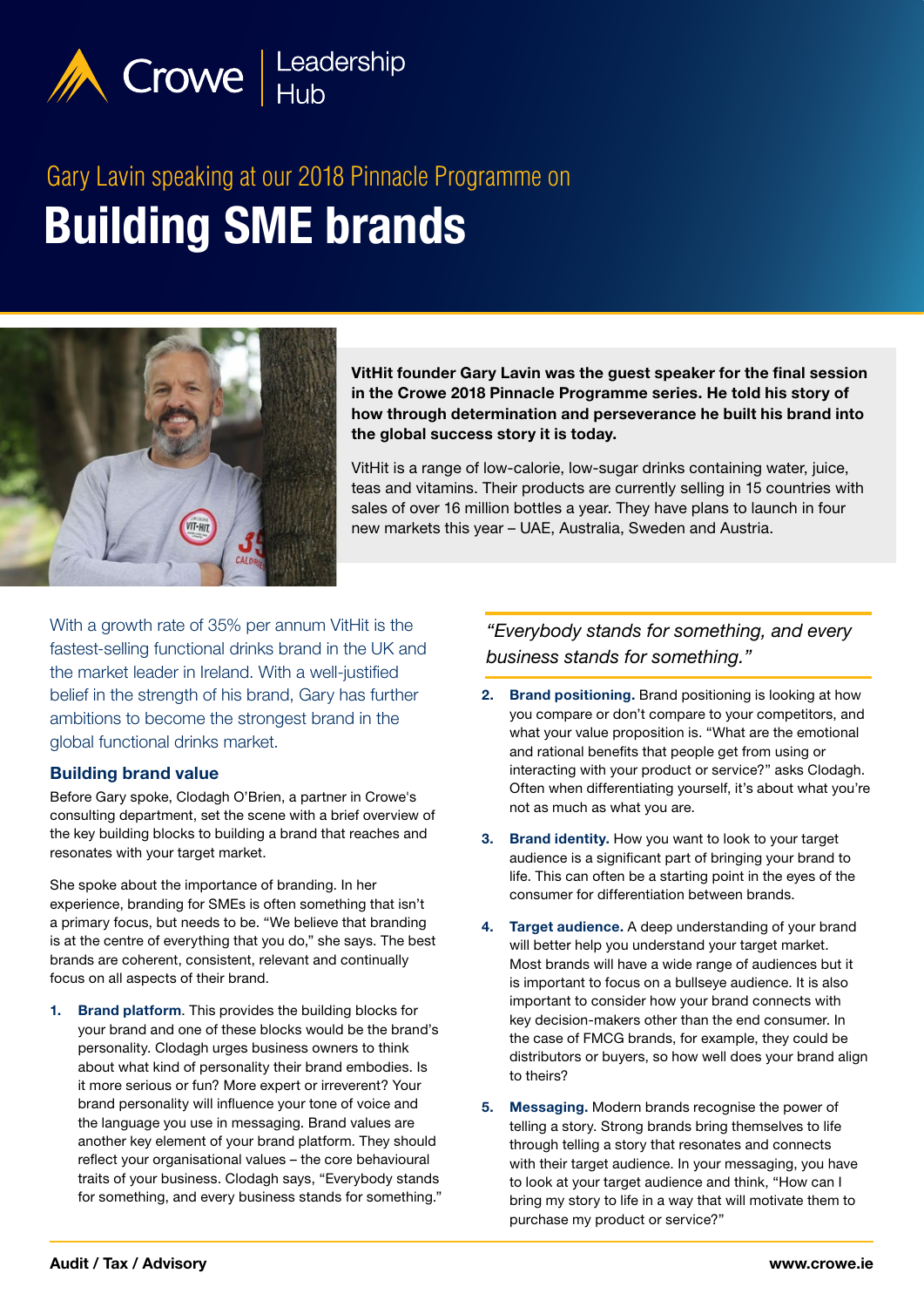

- 6. Communication channels. When identifying a communication channel, Clodagh says "it's really about thinking, where do my target audience go when they're looking for information and why are they on the particular channel that they're on?" Different channels work for different audiences. Similarly, some channels are better than others for different tasks or at different times. For example, outdoor and print work well for brand recognition, radio works better for creating an emotional connection with an audience and digital can be very strong for direct response.
- 7. Customer engagement. Speaking on customer engagement, Clodagh says that it is important to have interactive communication and to give customers the chance to talk back and respond. Strong brands recognise the importance of creating a dialogue with their customers.
- 8. Employee engagement. An important element of branding is about recruitment and making sure you attract the kinds of people that will live and define your brand. "Employee engagement ensures that every single time that a customer or potential customer has an interaction with the business, there is a coherent message and coherent behaviours," says Clodagh.

# The VitHit journey



*Crowe partner Gerard O'Reilly (left) and managing partner Naoise Cosgrove (right) with Gary Lavin at the Pinnacle Programme.*

"I've had a lot of pitfalls, lost a lot of money. I walked into a lot of walls, got bruised and battered. I failed many times, I just didn't actually give up," says VitHit's Gary Lavin. Ross Perot once said, "Most people give up, just as they are about to succeed," which without Gary's self-belief could have been true of VitHit.

*"I've had a lot of pitfalls, lost a lot of money. I walked into a lot of walls, got bruised and battered. I failed many times, I just didn't actually give up,"*

The brand was born out of Gary's distaste for sugar. A former professional rugby player, Gary was always keen

on nutrition and well-being, but was ahead of his time when it came to understanding the importance of reducing the body's intake of sugar. After suffering a career-ending injury at the age of 24, Gary was forced to look for an alternative career.

He traces his idea for VitHit back to a gym in 1999. "I was on a treadmill and this guy who was running beside me got off and started drinking a Powerade. I thought, my God, does he not know there's 28 grams of sugar in that and your body can only burn 25 grams of sugar a day? And then I thought, if he clearly didn't know this, maybe everyone doesn't know this."

Back then Gary knew fat didn't make you fat, sugar made you fat, and he believes this outlook is only coming into the mainstream now. Ahead of the curve, Gary set about creating his brand. "I wanted my brand to look as good or better than all the other products out there." But the product also had to taste great. "If it looks great but doesn't taste great you will get one sale and they will never come back." Finally, not only did the product have to look great and taste great, the product had to be great. "I wanted the product to be clean inside and out."

*"I wanted my brand to look as good or better than all the other products out there. But if it looks great but doesn't taste great you will get one sale and they will never come back."*

The brand was originally called Vits, but after several years of poor sales he realised something had to change or he would go out of business.

The brand name was a starting point. Gary could not afford market research at the time, but from an informal college focus group he quickly learned that, in their eyes, the name "Vits" made the product sound German. From that, VitHit was born – a name that came to him in the middle of the night.

After that, sales went up about 30%, albeit from a very low base. Gary knew they were on to something, but it still didn't look the part.

After finding a more premium-looking bottle in a UK trade magazine, Gary moved his manufacturing from Limerick over to the UK as the bottle was not available in Ireland. At that time Gary had no money to improve the brand look and feel, but managed to persuade a student to work for next to nothing in redesigning his labels. Initially he didn't like the new design when it was presented to him on a board. It was only when it was placed on an actual bottle that he felt comfortable with the new design direction. Broadly, this design is the one that's still used today, albeit with a few small changes over the years.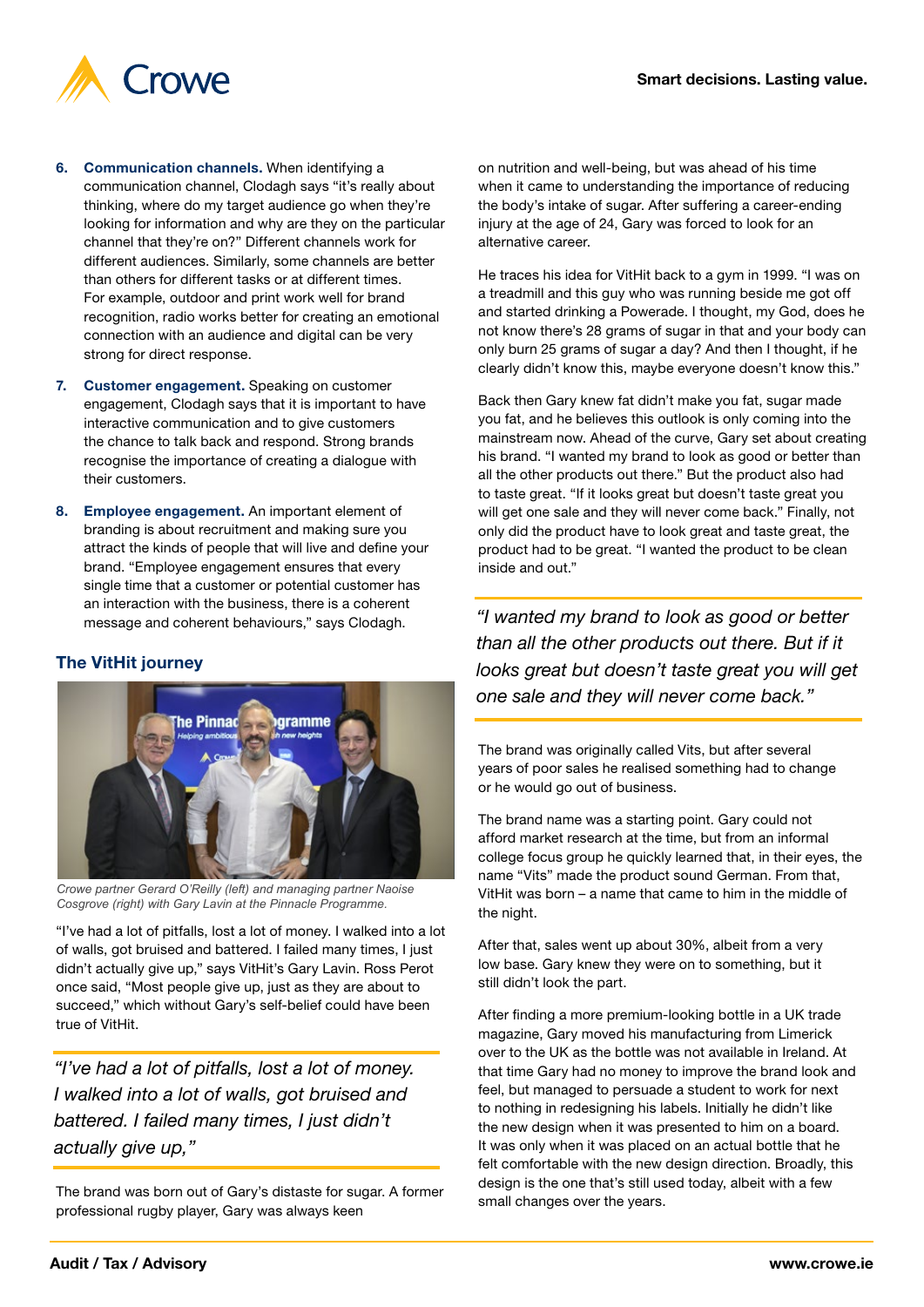

#### Protect your greatest assets

Gary believes your brand name and the supporting elements are your most important assets. He is adamant about defending your brand. To protect these brand assets, Gary has had them copyright-registered in multiple territories. People have tried multiple times to create copycat brands, so protecting your brand is vitally important. "It is really important if you have a brand you've got to defend it like it was your kid. You have to have a love and belief in your brand."

*"It is really important if you have a brand you've got to defend it like it was your kid. You have to have a love and belief in your brand."*

#### Be direct

With a limited budget to spend on advertising and promotion, the brand had to be obvious in explaining the product to the consumer. The brand design also needed to stand out and grab attention on what is already a very cluttered and colourful shelf.

A key strength of the brand is its name – it is a shortcut to explaining what the brand will deliver. The label design's visual cues and secondary messaging need to deliver the message in a split second. Be simple and direct, advises Gary. The secondary message consumers pick up from the label is another USP for VitHit – that it is low in sugar and calories.

In fact, when Gary pitches to retailers and wants to get this point across in a simple way, he uses a slide showing VitHit and competitor's drinks with the amount of sugar represented in sugar cubes. With competitor products such as Juicy Water containing 28 grams of sugar, a customer couldn't even eat a single grape without putting on weight, because the body can't process that amount of sugar.

#### Be ambitious

While VitHit is the fastest-growing or market leader in many territories within the functional drinks category, Gary feels he is in competition with all soft drinks, whether it's waters, juices or carbonated soft drinks.

He believes in setting ambitious targets for his team and meeting up once a week as a team to check on progress. This way he ensures everyone knows what is expected of them and how they are performing.

An example of Gary's ambition and persistence can be seen in his approach to his initial listing with Tesco UK. Frustrated that the product was placed down at the back of the stores instead of the front fridges and unable to persuade the buyers in charge, he took matters into his own hands.

He got on his moped and went around to individual stores, and using a mixture of charm and bribery (in the form of a couple of free cases of product), he convinced about 50 individual managers to move his product to the front fridges. After several weeks he was proved right as the brand became one of the top five best-selling out of nearly 50 competitor brands.

*VitHit's current packaging and product range.*